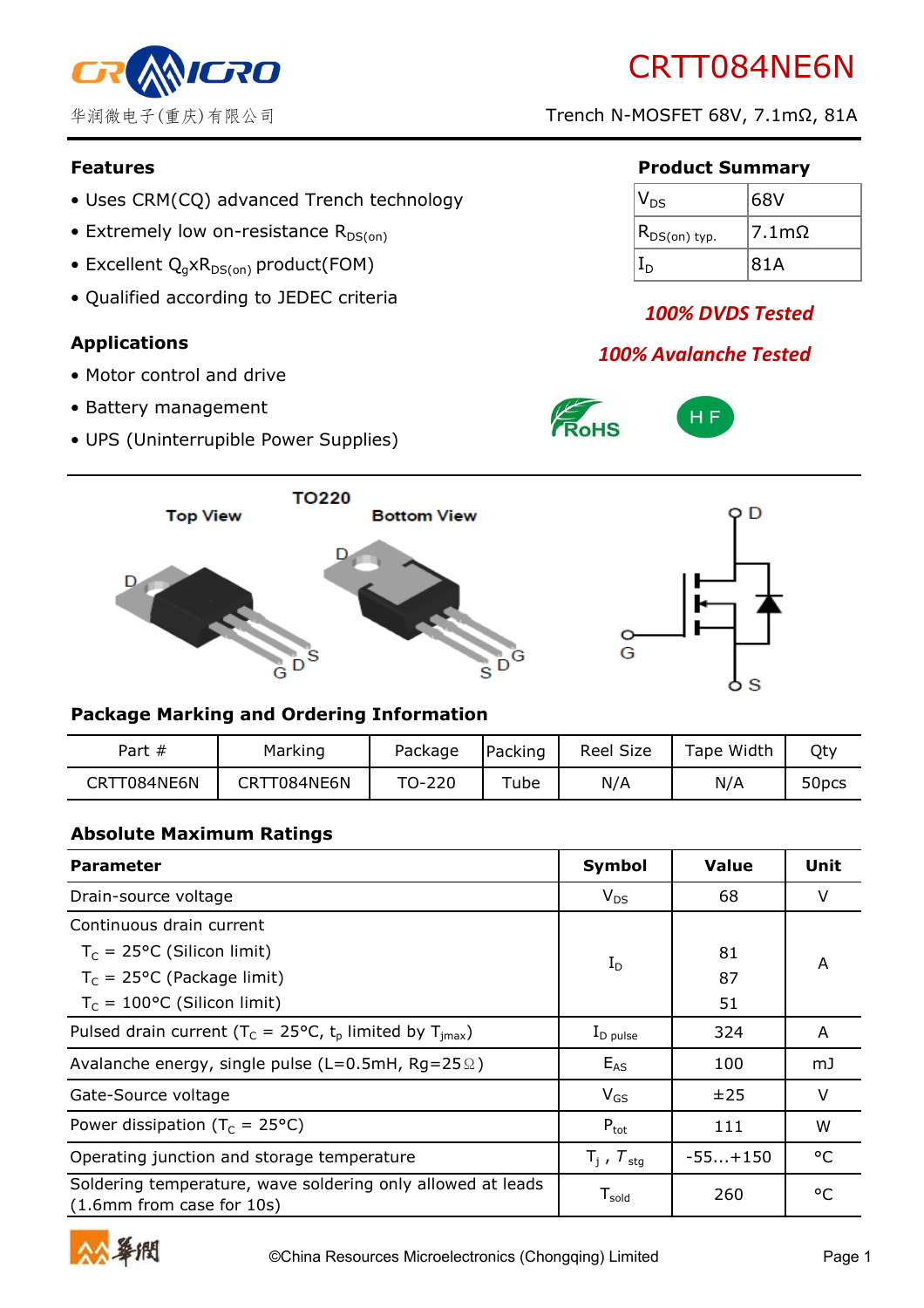

#### **Thermal Resistance**

| <b>Parameter</b>                                        | <b>Symbol</b> | Max  | Unit |
|---------------------------------------------------------|---------------|------|------|
| Thermal resistance, junction $-$ case.                  | $R_{thJC}$    | 1.13 | °C/W |
| Thermal resistance, junction - ambient (min. footprint) | $R_{thJA}$ *  | 66   |      |

#### **Electrical Characteristic (at Tj = 25 °C, unless otherwise specified)**

| <b>Parameter</b> | <b>Symbol</b> | Value |      |      | Unit | <b>Test Condition</b> |
|------------------|---------------|-------|------|------|------|-----------------------|
|                  |               | min.  | typ. | max. |      |                       |

#### **Static Characteristic**

| Drain-source breakdown<br>voltage   | BV <sub>DSS</sub> | 68 |             |                | V  | $V_{GS}$ =0V, I <sub>D</sub> =250uA                                            |
|-------------------------------------|-------------------|----|-------------|----------------|----|--------------------------------------------------------------------------------|
| Gate threshold voltage              | $V_{GS(th)}$      | 2  | 3           | $\overline{4}$ | V  | $V_{DS} = V_{GS}I_D = 250uA$                                                   |
| Zero gate voltage drain<br>current  | $I_{DSS}$         |    |             | 100            | μA | $V_{DS}$ =68V,V <sub>GS</sub> =0V<br>$T_i = 150$ °C                            |
| Gate-source leakage<br>current      | $I_{GSS}$         |    | ±10         | ±100           | nA | $V_{GS}$ =±25V,V <sub>DS</sub> =0V                                             |
| Drain-source on-state<br>resistance | $R_{DS(on)}$      |    | 7.1<br>13.9 | 8.4<br>16.5    | mΩ | $V_{GS} = 10V$ , I <sub>D</sub> =40A,<br>$T_i = 25^{\circ}C$<br>$T_i = 150$ °C |
| Transconductance                    | $g_{fs}$          |    | 105         | -              | S  | $V_{DS} = 5V$ , $I_D = 40A$                                                    |

#### **Dynamic Characteristic**

| Input Capacitance               | $C_{iss}$                                                       | 3091 |  | pF |                                                                  |
|---------------------------------|-----------------------------------------------------------------|------|--|----|------------------------------------------------------------------|
| <b>Output Capacitance</b>       | $C_{\text{oss}}$                                                | 292  |  |    | $V_{GS} = 0V$ , $V_{DS} = 35V$ ,<br>$f = 1$ MHz                  |
| Reverse Transfer<br>Capacitance | $C_{\text{rss}}$                                                | 219  |  |    |                                                                  |
| <b>Gate Total Charge</b>        | $Q_{G}$                                                         | 72   |  |    |                                                                  |
| Gate-Source charge              | $Q_{gs}$                                                        | 17   |  | nC | $V_{GS} = 10V$ , $V_{DS} = 32V$ ,<br>$I_D = 40A$ , $f = 1MHz$    |
| Gate-Drain charge               | $Q_{qd}$                                                        | 26   |  |    |                                                                  |
| Turn-on delay time              | $\textnormal{t}_{\textnormal{\scriptsize d}( \textnormal{on})}$ | 13   |  |    | $V_{GS} = 10V$ , $V_{DD} = 32V$ ,<br>$RG ext=2.7\Omega$ , ID=40A |
| Rise time                       | $t_{r}$                                                         | 75   |  |    |                                                                  |
| Turn-off delay time             | $\rm t_{d(off)}$                                                | 46   |  | ns |                                                                  |
| Fall time                       | $t_f$                                                           | 73   |  |    |                                                                  |
| Gate resistance                 | $R_G$                                                           | 2.4  |  | Ω  | $V_{GS}$ =0V, V <sub>DS</sub> =0V,<br>$f = 1$ MHz                |

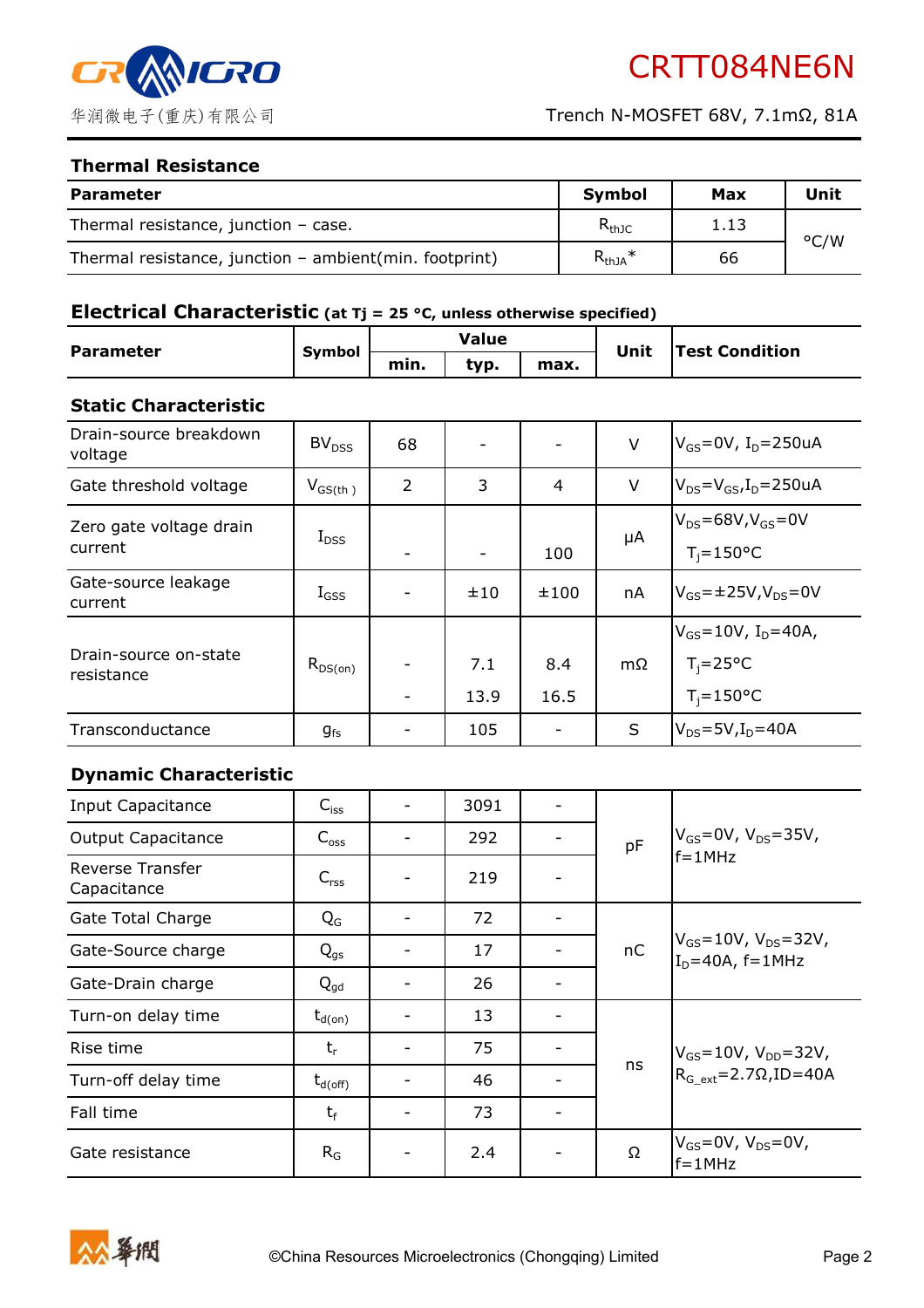

### **Body Diode Characteristic**

| <b>Parameter</b>                           | Symbol   | <b>Value</b> |      |                          | Unit | <b>Test Condition</b>           |  |
|--------------------------------------------|----------|--------------|------|--------------------------|------|---------------------------------|--|
|                                            |          | min.         | typ. | max.                     |      |                                 |  |
| Body Diode Forward<br>Voltage              | $V_{SD}$ |              | 0.9  | 1.3                      | V    | $V_{GS}$ =0V, $I_{SD}$ =40A     |  |
| Body Diode Forward<br>Current              | Is       |              |      | 81                       | A    | $TC = 25^{\circ}C$              |  |
| Body Diode Reverse<br><b>Recovery Time</b> | $t_{rr}$ |              | 36   | $\overline{\phantom{a}}$ | ns   | $I_F = 40A$ , dI/dt=100A/ $\mu$ |  |
| Body Diode Reverse<br>Recovery Charge      | $Q_{rr}$ |              | 43   | -                        | пC   | s                               |  |

\*The value of  $R_{thJA}$  is measured by placing the device in a still air box which is one cubic foot.

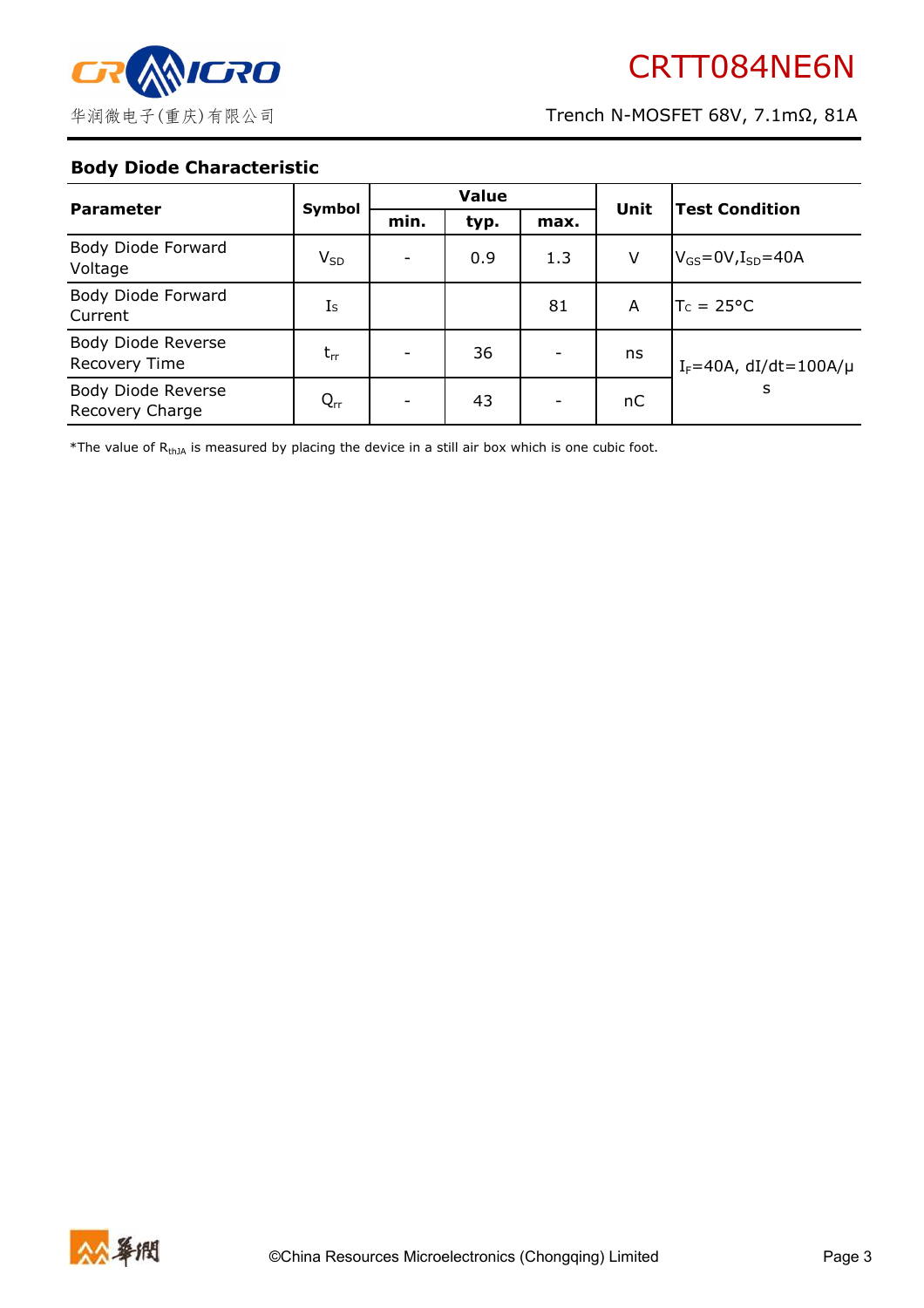

# **Typical Performance Characteristics**



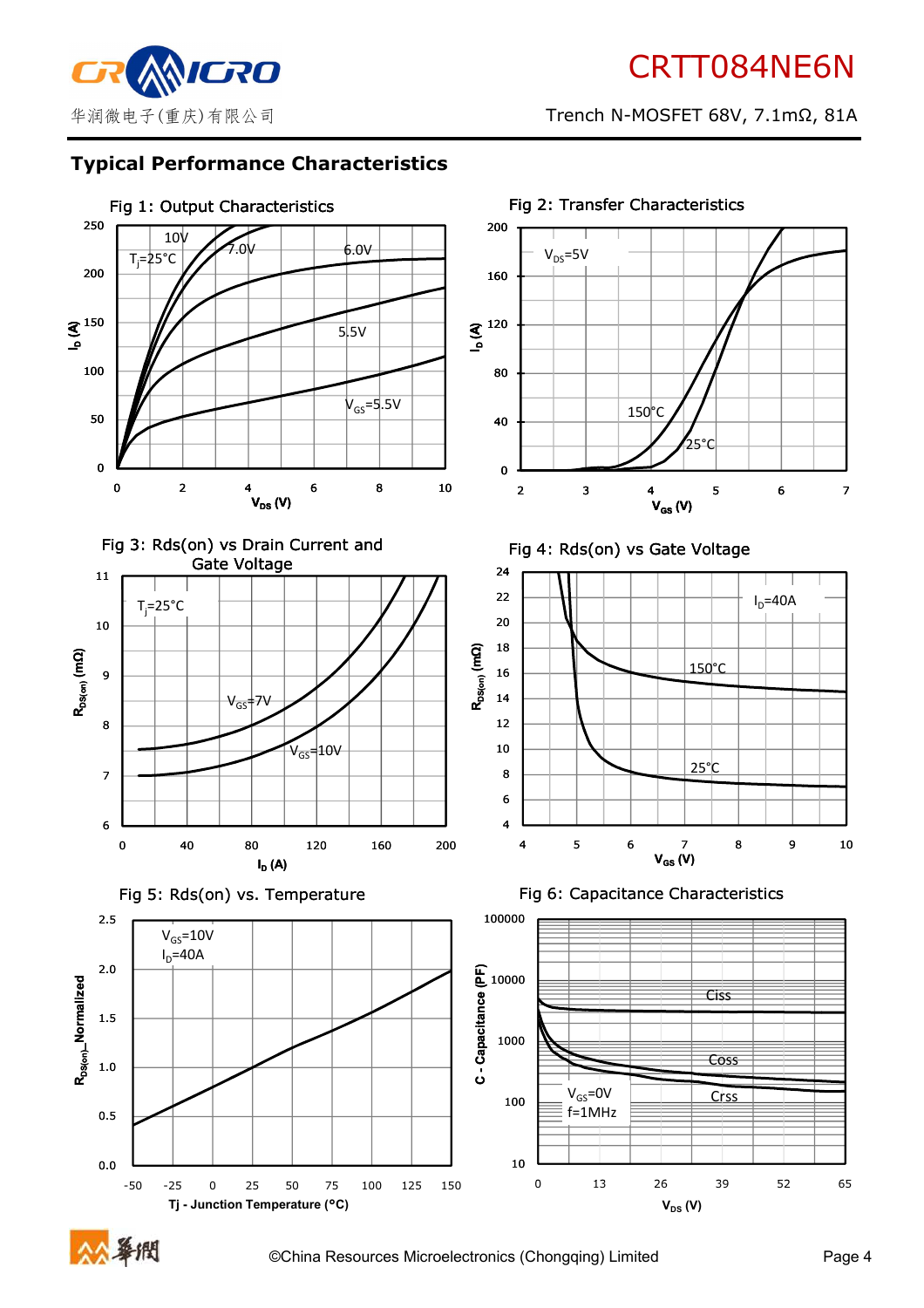

# CRTT084NE6N

华润微电子(重庆)有限公司 Trench N-MOSFET 68V, 7.1mΩ, 81A





0.1 1 10 100

 $V_{DS}$  (V)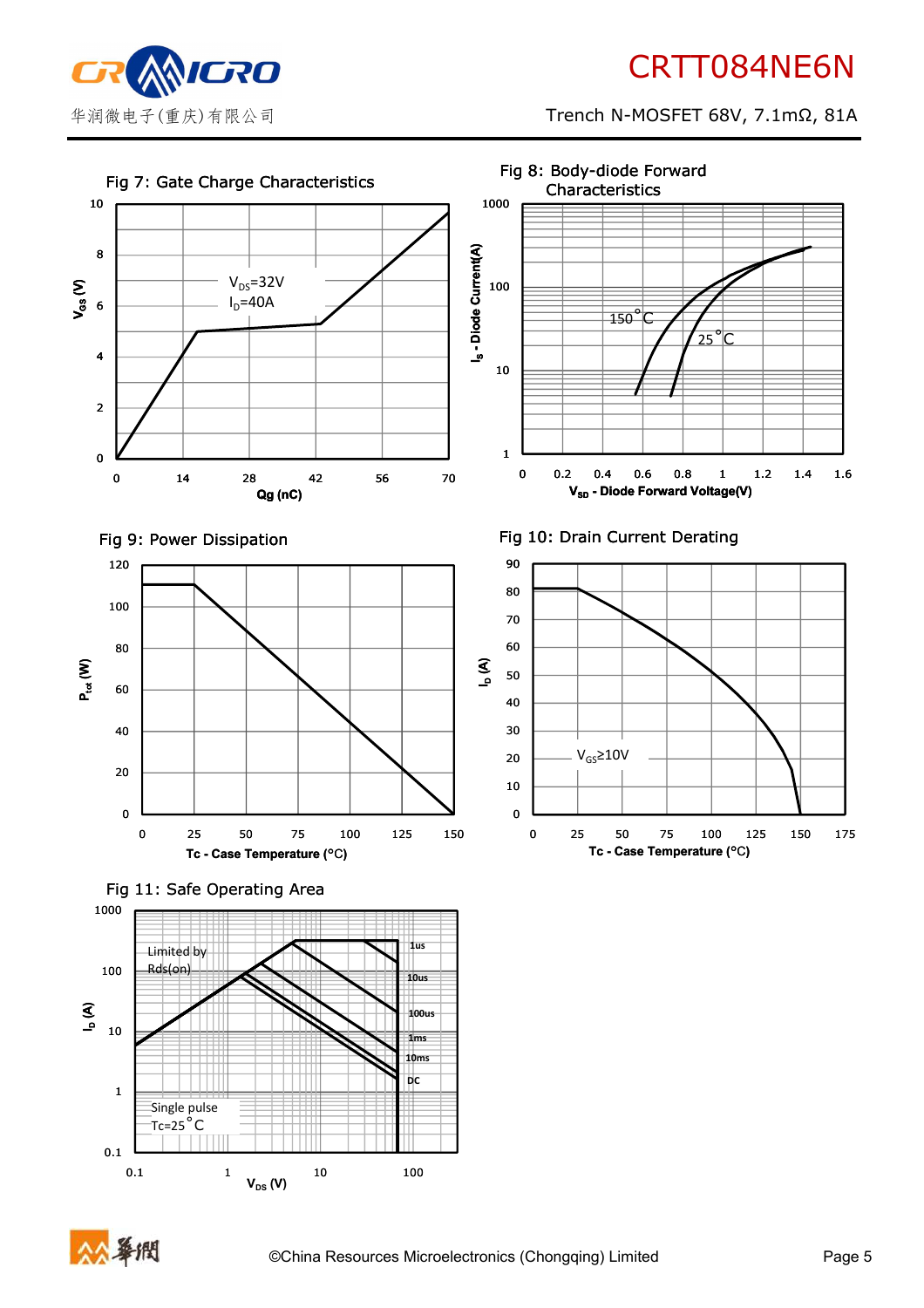

# CRTT084NE6N

华润微电子(重庆)有限公司 Trench N-MOSFET 68V, 7.1mΩ, 81A



#### Fig 12: Max. Transient Thermal Impedance



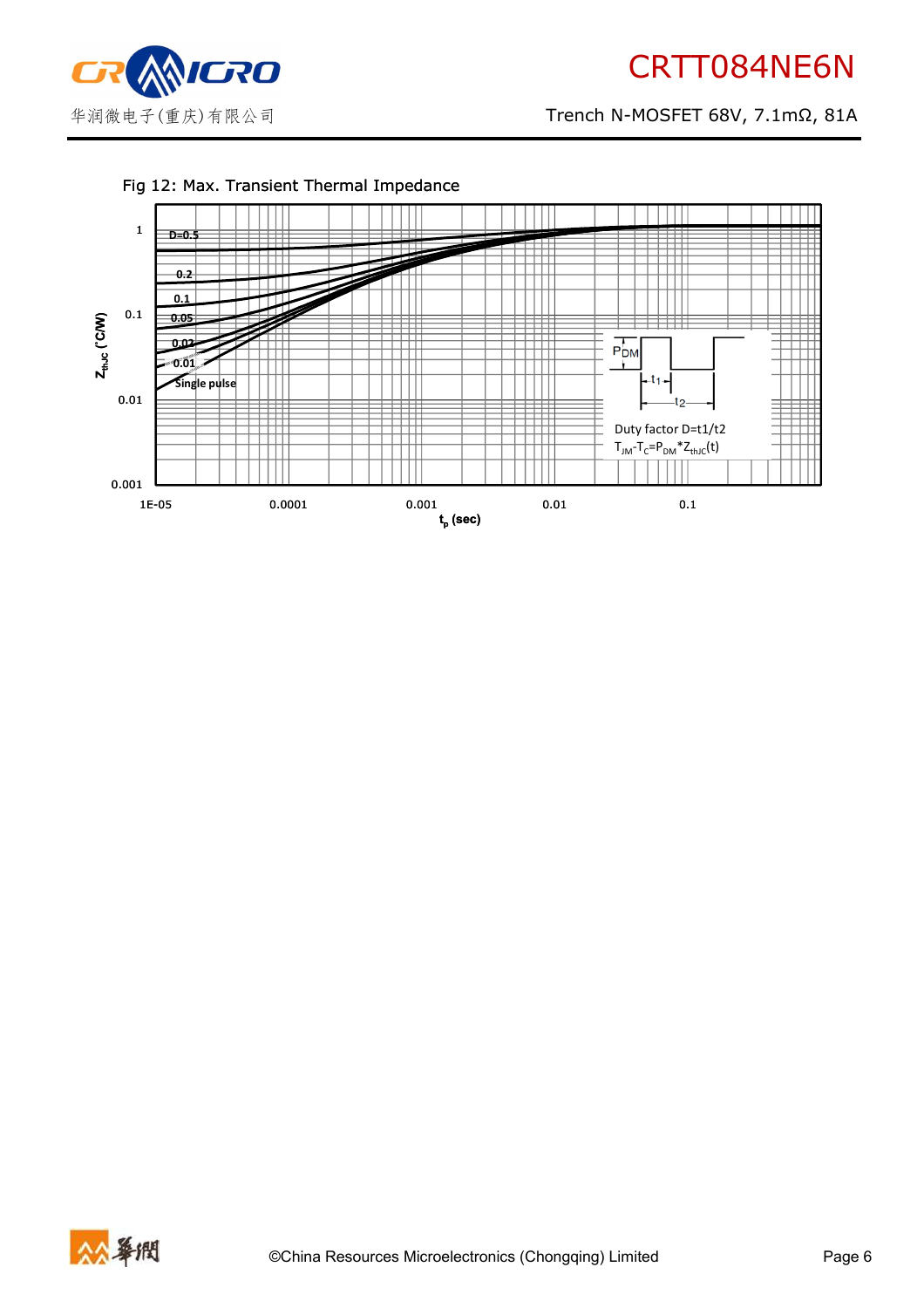90%

10%



华润微电子(重庆)有限公司 Trench N-MOSFET 68V, 7.1mΩ, 81A

# **Test Circuit & Waveform**





Resistive Switching Test Circuit & Waveforms



#### Unclamped Inductive Switching (UIS) Test Circuit & Waveforms





 $t_f$  $t_{\alpha\alpha}$ 







Vdd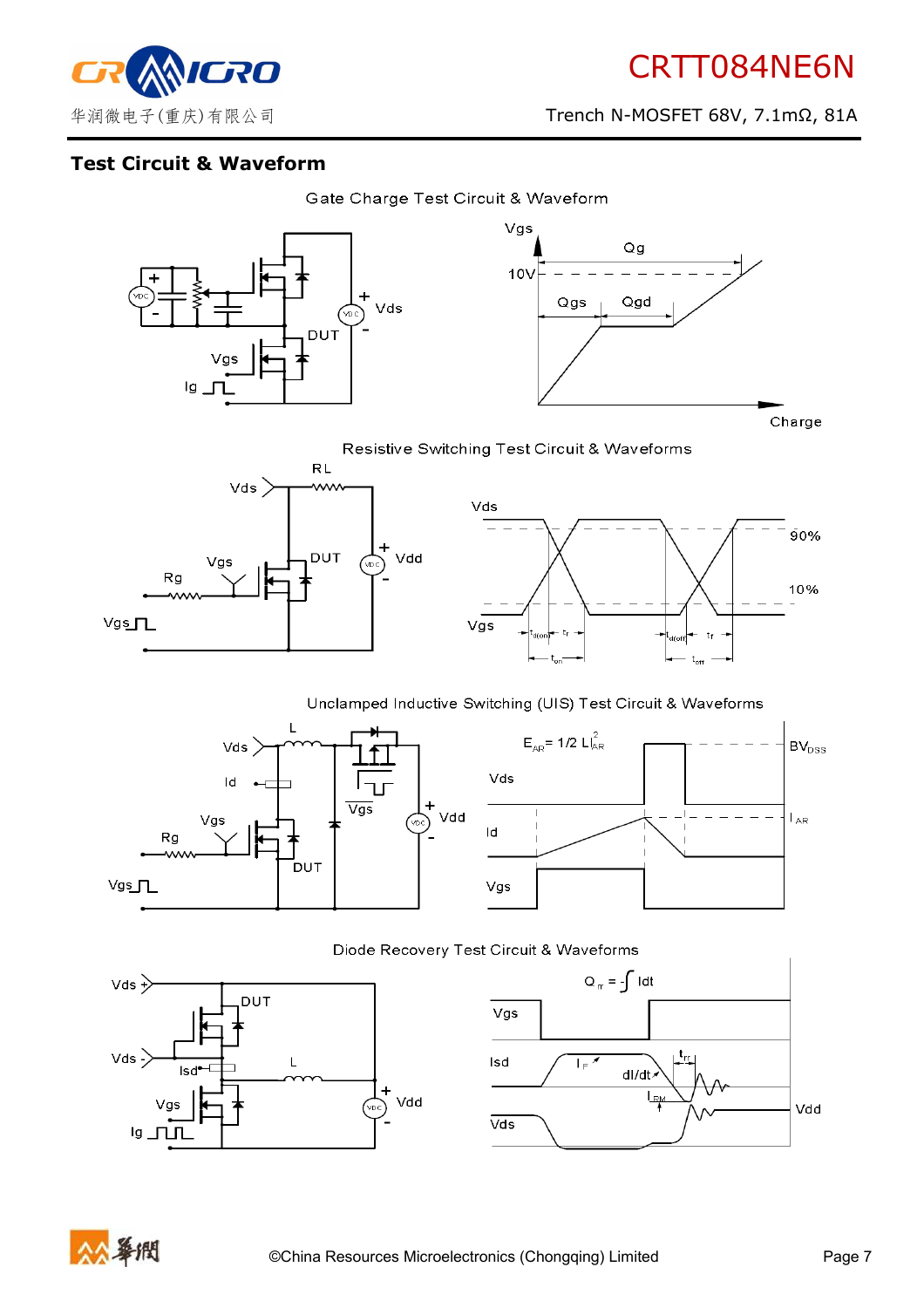# **Package Outline: TO-220-3L**



|                |       | <b>Dimensions In Millimeters</b> |       | <b>Dimensions In Inches</b> |  |
|----------------|-------|----------------------------------|-------|-----------------------------|--|
| Symbol         | Min.  | Max.                             | Min.  | Max.                        |  |
| A              | 4.30  | 4.80                             | 0.169 | 0.189                       |  |
| A1             | 1.20  | 1.45                             | 0.047 | 0.057                       |  |
| A2             | 2.20  | 2.90                             | 0.087 | 0.114                       |  |
| b              | 0.69  | 0.95                             | 0.027 | 0.037                       |  |
| b <sub>2</sub> | 1.00  | 1.60                             | 0.039 | 0.063                       |  |
| $\mathsf{C}$   | 0.33  | 0.65                             | 0.013 | 0.026                       |  |
| D              | 14.70 | 16.20                            | 0.579 | 0.638                       |  |
| D1             | 8.59  | 9.65                             | 0.338 | 0.380                       |  |
| D <sub>2</sub> | 11.75 | 13.60                            | 0.463 | 0.535                       |  |
| e              |       | 2.54 BSC.                        |       | 0.100 BSC.                  |  |
| E              | 9.60  | 10.60                            | 0.378 | 0.417                       |  |
| E <sub>1</sub> | 7.00  | 8.46                             | 0.276 | 0.333                       |  |
| H1             | 6.20  | 7.00                             | 0.244 | 0.276                       |  |
| L              | 12.60 | 14.80                            | 0.496 | 0.583                       |  |
| L1             | 2.70  | 3.80                             | 0.106 | 0.150                       |  |
| L2             | 12.13 | 16.50                            | 0.478 | 0.650                       |  |
| Q              | 2.40  | 3.10                             | 0.094 | 0.122                       |  |
| P              | 3.50  | 3.90                             | 0.138 | 0.154                       |  |